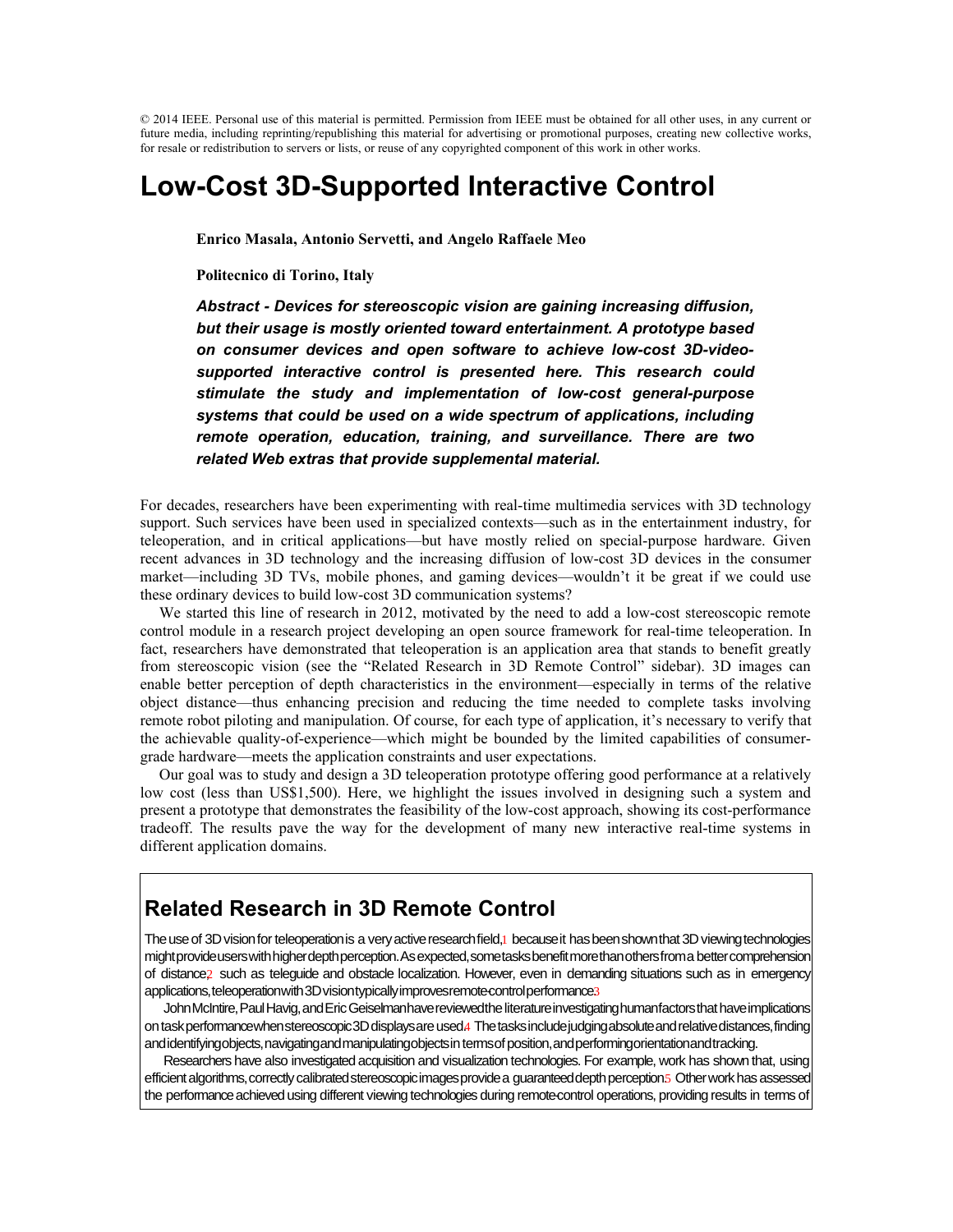usability while comparing 3D and 2D viewing, 3D and virtual-reality displays, and robot sensors.6

Studies have also addressed the problem using simulation. For example, researchers performed a pick-and-place task in a simulated virtual environment using three different systems: multiple 2D displays, a 3D perspective display, and a 3D stereoscopic display.7 Although the gain in performing simple tasks was limited, introducing a stereoscopic display resulted in better performances than the perspective display for highly difficult tasks.

Finally, Salvatore Livatino and Giovanni Muscato were interested in the effect of video feedback latency, so they performed usability studies that substituted real video images with synthetic images from robot laser data.8 The authors observed that by using a technique to minimize the amount of bandwidth (and delay) required for the transmission, they could significantly reduce the amount of time spent performing a given task, thus improving system usability.

#### **References**

1. S. Livatino et al., "Mobile Robot Teleguide Based on Video Images," *IEEE Robotics & Automation*, Dec. 2008, pp. 58–67.

2. D.R. Tyczka et al., "Study of High-Definition and Stereoscopic Head-Aimed Vision for Improved Teleoperation of an Unmanned Ground Vehicle," *Proc. of Society of Photo-Optical Instrumentation Engineers (SPIE) 8387*, May 2012, article no. 83870L.

3. J.Y. Chen et al., *Effectiveness of Stereoscopic Displays for Indirect-Vision Driving and Robot Teleoperation*, tech. report, Army Research Lab in Aberdeen, Aug. 2010.

4. J.P. McIntire, P.R. Havig, and E.E. Geiselman, "What Is 3D Good For? A Review of Human Performance on Stereoscopic 3D Displays," *Proc. of Society of Photo-Optical Instrumentation Engineers (SPIE) 8383*, May 2012, article no. 83830X.

5. M. Ferre et al., "3D-image Visualization and Its Performance in Teleoperation," *Proc. 2nd Int'l Conf. Virtual Reality* (ICVR 07), 2007, pp. 22–31.

6. S. Livatino, G. Muscato, and F. Privitera, "Stereo Viewing and Virtual Reality Technologies in Mobile Robot Teleguide," *IEEE Trans. Robotics*, vol. 25, no. 6, 2009, pp. 1343–1355.

7. S.H. Park, *The Effects of Display Format and Visual Enhancement Cues on Performance of Three-Dimensional Teleoperational Tasks*, PhD dissertation, Dept. of Industrial Eng., Texas Tech University, 1998. 8. S. Livatino and G. Muscato, "Robot 3D Vision in Teleoperation," World Automation Congress (WAC), June 2012, pp. 1–6.

# **COTS and Open Source Solutions**

To reach our goals, we focused our attention on consumer off-the-shelf (COTS) hardware and open source software. COTS components cost much less than dedicated hardware, but they can have (slightly) lower performance.

The scientific literature and open source domain offer many algorithms and reference implementations for problems in the fields of communication, visualization, stereoscopy, and so on. The downside of open source versus commercial software again relates to performance. However, with suitable modifications and component selection, open source software offers good-performance, low-cost solutions that the final installer can customize to address the specific implementation and its goals.

Furthermore, while designing our system, we focused on simplicity of use and customization. We also wanted to create an open-platform-based design and use widespread standards for coding and communication. Although our current solution is only a prototype, we hope it stimulates further research and investments in this research area.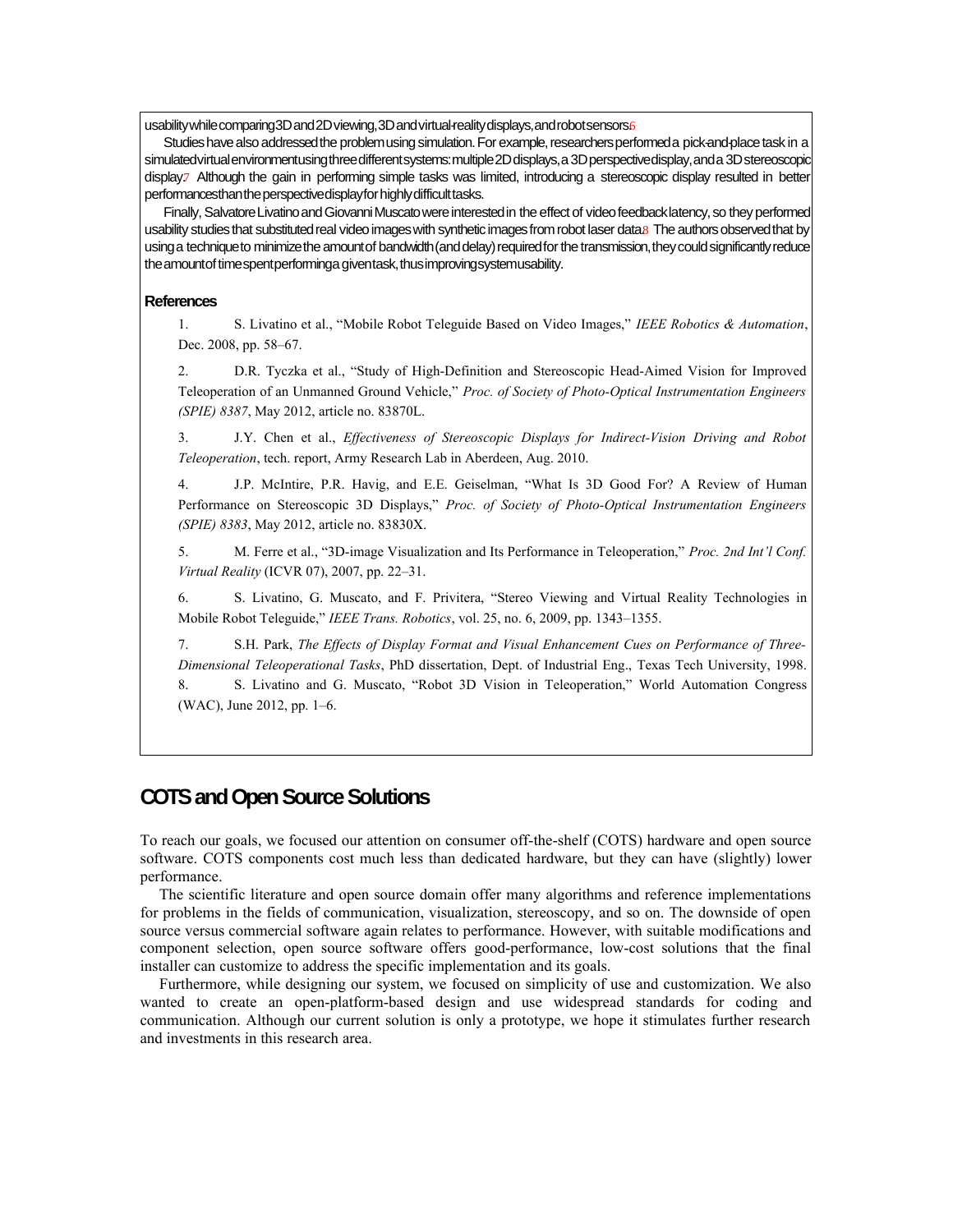# **Architecture Design**

A generic structure of a teleoperation system based on real-time 3D video feedback has two main parts: a mobile streaming node equipped with a stereoscopic camera, and a client application for 3D visualization (see Figure 1).



*Figure 1. A block diagram of a 3D video transmission chain suitable for remote teleoperation systems. A stereoscopic camera mounted on the teleoperated machine wirelessly transmits to a receiver suitable for 3D vision.*

The transmitter node is located on the teleoperated machine so that the capture device can record the vision of the area from the device's point of view. The system's core must process the captured images so that a timely robust transmission can occur through a wireless channel to the remote operation side. On the receiver side, the software reconstructs and renders the 3D image from the received data on a graphic display device in a format suitable for stereoscopic vision. The key point for successful system operation is to guarantee low end-to-end latency, which is a fundamental requisite to achieve a good real-time interaction experience.1

#### **Issues with a Consumer-Level Solution**

The deployment of consumer-level solutions for remote control 3D video systems is made difficult by constraints that relate to the high cost of industrial-grade components and to the use of proprietary, closed systems. As noted earlier, to enable consumer-level solutions at a reduced cost, we investigated the feasibility of using COTS hardware components, integrated using open source software frameworks. In doing so, we prioritized the following issues.

First, we wanted to find a mobile device with suitable resolution and highly responsive output of the captured images. For this reason, we excluded still-picture cameras. We also wanted to reduce the video encoding latency using appropriate encoding algorithms.

Next, we wanted to make the system sufficiently robust to some packet losses—an event possible in any communication scenario that can severely affect the user's perceived video quality. As we will see later, suitable choices of encoding algorithms and related configurations can help address this issue.

Finally, we wanted to render the stereoscopic video using a technology widely supported in an open source environment.

#### **Component Selection and Evaluation**

The previous considerations led us to develop the building blocks of our proposed teleoperation system based on real-time 3D video feedback (see Figure 2 and the related video at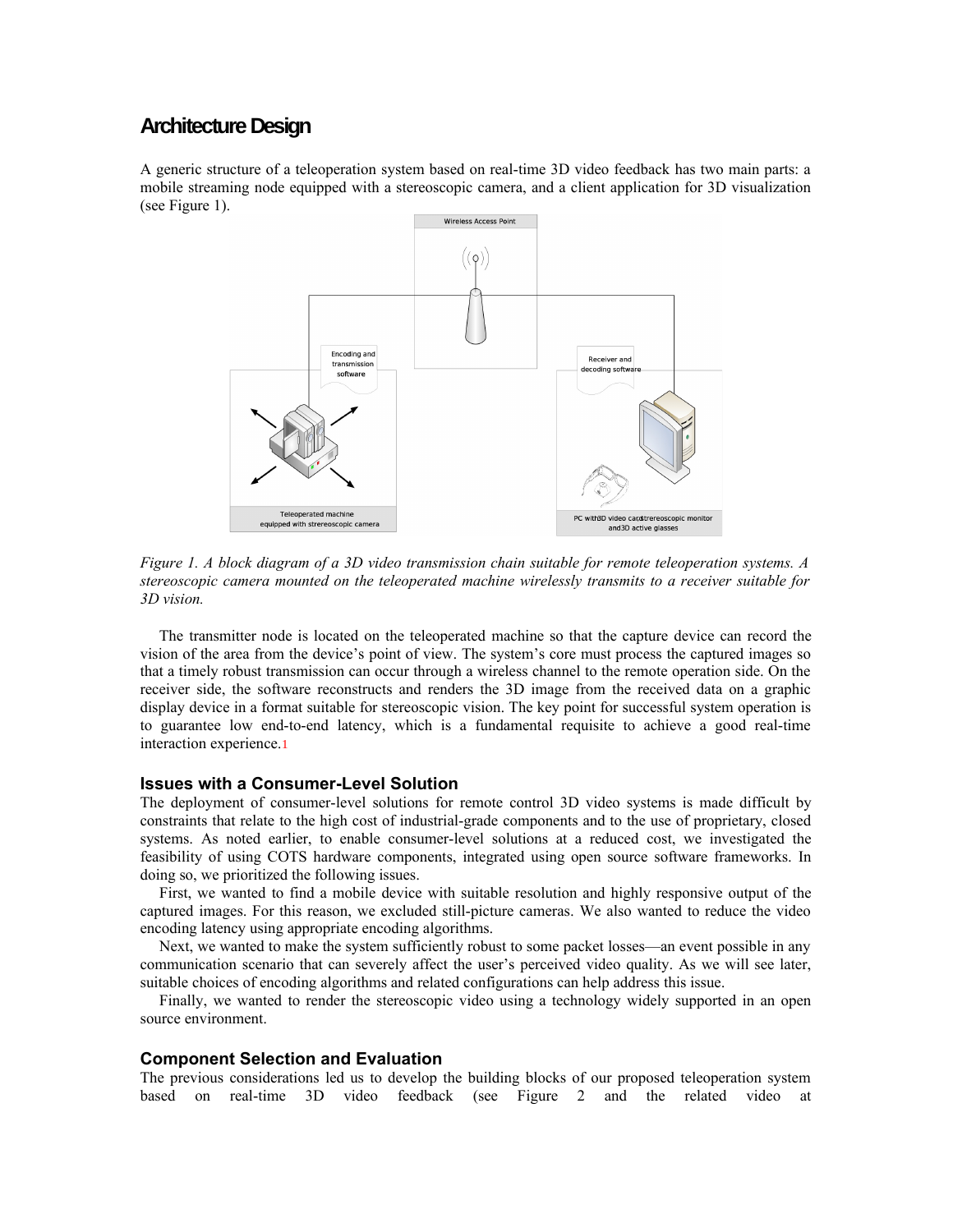http://youtu.be/5zApDO3wSq4, which also shows the components).



*Figure 2. System architecture and components. A mobile phone with stereoscopic capabilities wirelessly transmits to a computer that can render 3D video using active glasses. The total cost of the system is approximately US\$1,500.*

Our prototype includes the following five key components.

**A stereoscopic camera.** We used a commercially available 3D mobile phone (HTC Evo 3D) that let us achieve, at a moderate cost, stereoscopic vision, portability, a battery-operated power supply, and wireless communication. In field experiments, we experienced a latency between 150 and 200 ms in the best conditions. This is slightly higher than the ideal requirement (less than 150 ms), but it's probably the most efficient solution that the COTS market can currently provide. In fact, this loss of performance is the price to pay for keeping the overall system cost low.

We also evaluated other solutions, such as 3D cameras, but the majority of them either didn't let us transmit video in real-time, or the format (such as the Digital Video format) required further processing and thus increased system cost, complexity, and latency.

**Encoding and transmission software.** We developed a custom-built open source encoding and transmission software specifically for the HTC Evo 3D phone to minimize encoding and transmission latency.

**Networking hardware.** We used standard networking hardware—a commercially available 802.11 access point for transmission over a standard Wi-Fi channel.

**Receiver and decoder software.** We custom built open source receiver and decoder software on top of the Linux OS and openGL libraries.

**Stereoscopic hardware support.** We used a standard desktop computer with stereoscopic hardware support, including a graphic board, a monitor, and an infrared emitter device for the active glasses. The identified solution for supporting hardware openGL is based on an Nvidia Quadro 4000 graphics board, which provides a direct connection from the video card to the infrared emitter device without the need for specific driver support in Linux (see the specifications at www.nvidia.com/object/product-quadro-4000 us.html). This greatly simplified the management of stereoscopic issues in the receiver but also increased the final system's cost.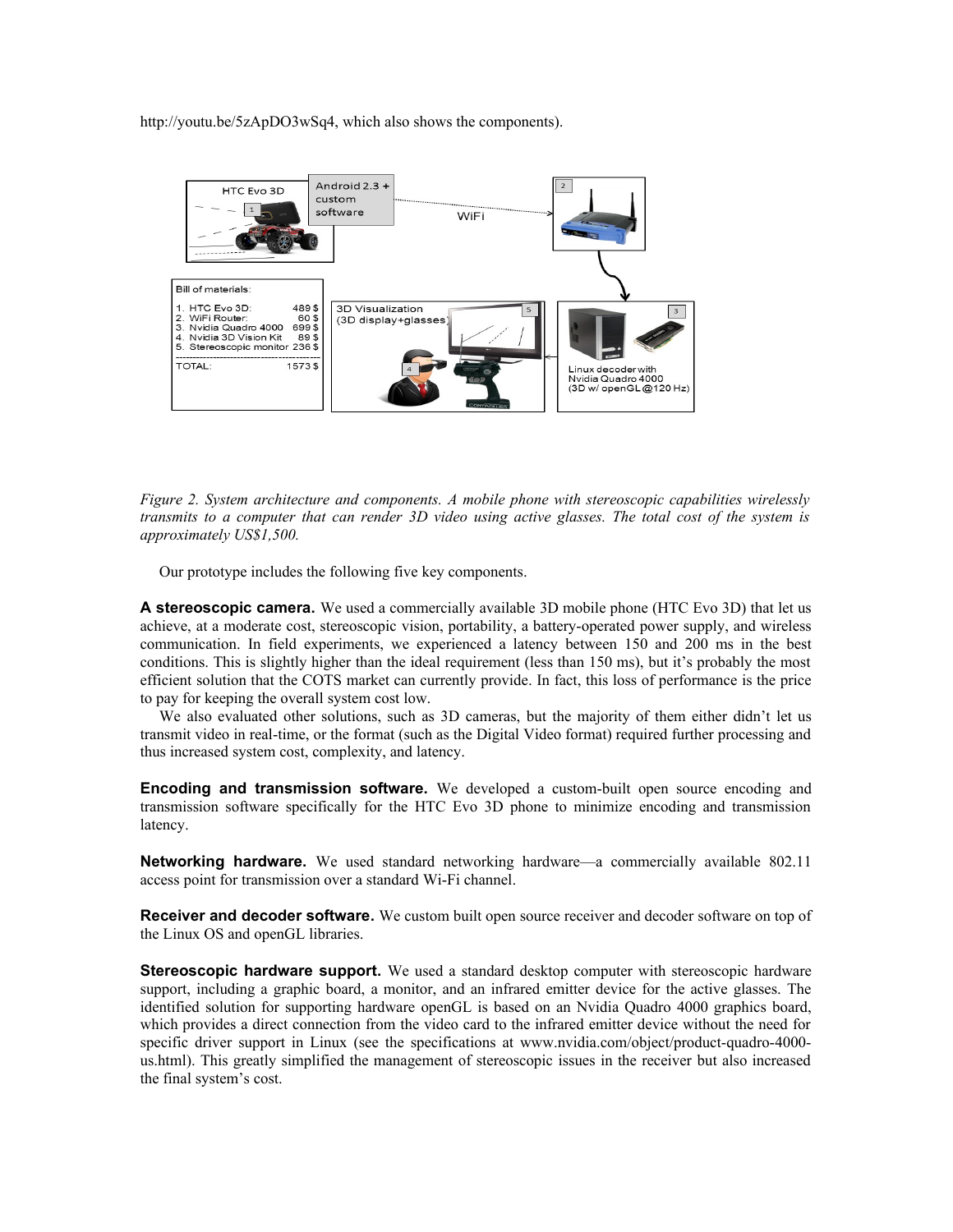#### **Alternative Solution**

Because Nvidia doesn't officially support 3D visualization for the Linux environment, we could have implemented a cheaper solution (for approximately \$900) using an experimental driver that's publicly available on the Internet (http://sourceforge.net/projects/libnvstusb. The driver lets you work with much cheaper video cards by synchronizing the infrared emitter using the USB connector. However, we didn't pursue this solution, because it doesn't currently provide stable performance.

### **System Implementation**

Much of our time was spent developing a video transmission application that could achieve performance comparable to more expensive professional solutions while relying only on low-cost COTS devices. The application (available at http://media.polito.it/itpro) consists of both a transmitter and a receiver part. We implemented the video transmission on top of the Android platform (www.android.com) using both Java code and our optimized routines for video compression, compiled in native code to improve performance. To achieve maximum robustness against data loss and minimum latency, we implemented the video codec, which segments images in independently decodable subareas to allow pipeline processing and better error resilience.

Due to the strict latency constraints, it's not possible to retransmit data; however, encoding and packetization is designed so that the content of each single packet that has been successfully received can be decoded and presented to the user, because no packet depends on other ones for decoding. Missing data is estimated using a frame-copy concealment technique. Data is sent using the standard RTP protocol2 with a header extension that simplifies recovery in case of packet losses.

On the receiver side, the software features a multithreaded architecture that decouples the packet reception and decoding from data visualization so that the interaction with the device-rendering engine doesn't affect the time required to process the input data. For the visualization part, we used the openGL library (www.opengl.org/sdk), including its extension for stereoscopic visualization. Therefore, the developer needs to draw data only on the correct frame buffer (left or right) and the library automatically handles all visualization issues, including alternating left and right views on the screen at the correct frame rate and synchronizing with the shutter glasses.

Our choice was to rely on open source software at the underlying level, but the whole system can be easily ported and extended to any platform. The transmitter is written partly in Java and partly in C (compression routines), while the receiver is standard C code using sockets, threads, and openGL—a set of libraries available on the vast majority of platforms.

## **Results**

We tested the system in a practical scenario designed to investigate a set of factors that could affect the operator's performance in remote teleoperation—in particular, the latency of the video feedback for effective control and the quality of the stereoscopic images for effective 3D perception.

The chosen components and system design already take latency and image size into account. Nevertheless, because these two factors conflict with each other, care should be taken to correctly balance the two components. For example, the more we increase image quality, the more we burden system latency and thus reduce usability.

Figure 3a shows the total amount of delay introduced by the different components of the communication chain: acquisition, processing, transmission, and rendering. First of all, an intrinsic lower bound in the overall delay is given by the sum of the camera acquisition latency, the rendering screen refresh rate, and the network transmission time. In our setup, this delay accounted for approximately 130 ms and was the same for any system configuration we tested. Second, we tested whether the time required for image compression—which depends on the device's computational capabilities—heavily influences the maximum frame rate that can be achieved.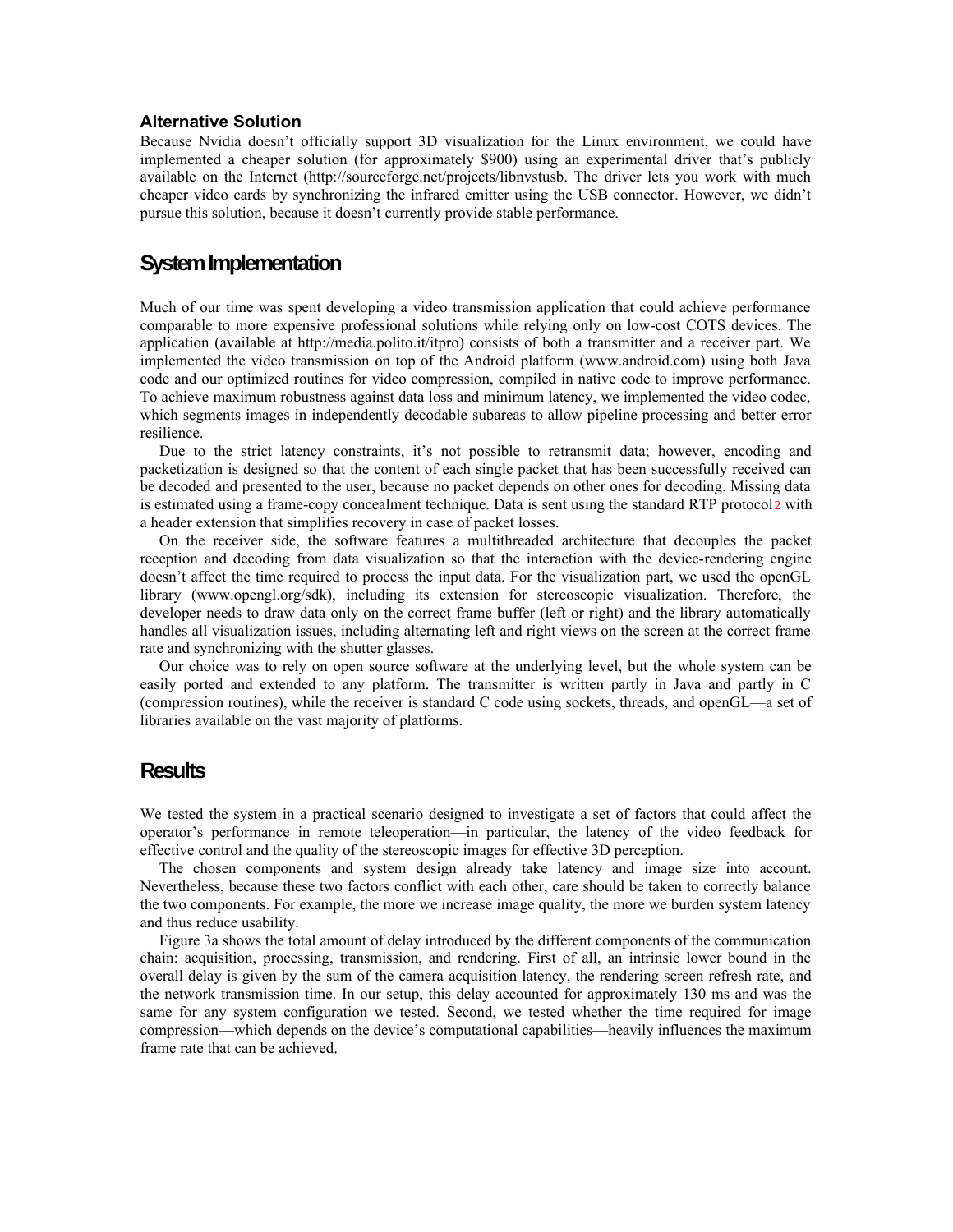

*Figure 3. System prototype: (left) the quality versus latency tradeoff in the test scenario and (right) the 3D vision prototype performing the test.*

The latency measurements with the different image-quality configurations showed that the request for high quality strongly affects the time required for the image-compression process. This behavior limits the achievable frame rate and, in turn, increases the total end-to-end delay. For example, with a frame resolution of  $416 \times 240$  pixels, we were able to encode video at 20 to 22 frames per second, while with a frame resolution of  $640 \times 352$  pixels, we achieved 14 to 18 fps; with 1,280  $\times$  720 pixels, only 3 to 5 fps was possible.

We designed an experiment with the smartphone camera mounted on a radio-controlled toy car and asked users to perform an alignment task using the 3D vision system and the car remote controller (see Figure 3b and the related video at http://youtu.be/1Olg1oV2fIs).

User feedback confirmed that the frame rate allowed by the maximum resolution configuration was too low to effectively drive the car, because its overall latency (more than 300 ms) highly impaired user reactivity to the car movements. On the contrary, users preferred the first two setups—even if the image quality was lower—because their latency was within 200 ms—a value still considered satisfactory for interactive communications.3 In particular, because the difference in latency between the first two setups wasn't really perceivable, almost all users preferred the second setup  $(640 \times 352)$ . However, recent findings suggest that further quality reductions might not significantly impair the ability to perform given tasks. 4 This could pave the way for adaptively choosing codec and coding parameters, thus varying quality if necessary, depending on the network bandwidth availability.

Moreover, we also considered the case of transmission over the wireless Internet. Experiments show that the system can work with the video qualities shown in Figure 3a using between 800 and 1,700 kbit/s. These rates have been experienced using a 3G connection with a packet loss rate lower than 1 percent. However, latency is approximately 80 ms higher compared to Wi-Fi, and packet-delay variation (jitter) was up to 30 ms, which delays the visualization of some frames. Latency has an impact mainly on the system's perceived responsiveness, while jitter makes the video feedback subject to very short freezes that can be annoying.

In general, the results of the evaluation process indicate that the system can be applied in a context of remote teleoperation where real-time video feedback requirements can be somewhat relaxed by trading off costs with latency. With this setup, we expect that low-cost 3D visualization systems will become popular in myriad new contexts, from domotics and disability assistance to gaming and entertainment. Further studies are in development, with the aim of increasing system timeliness, even for the high-quality video setup.

Future work might include additional optimizations to enhance the user experience. For example, dropping the open source requirement in favor of proprietary software libraries will let us reduce processing time by exploiting specific hardware support for video acceleration. At the same time, the system's total cost can be significantly reduced using much cheaper 3D video cards not yet supported by open source software.